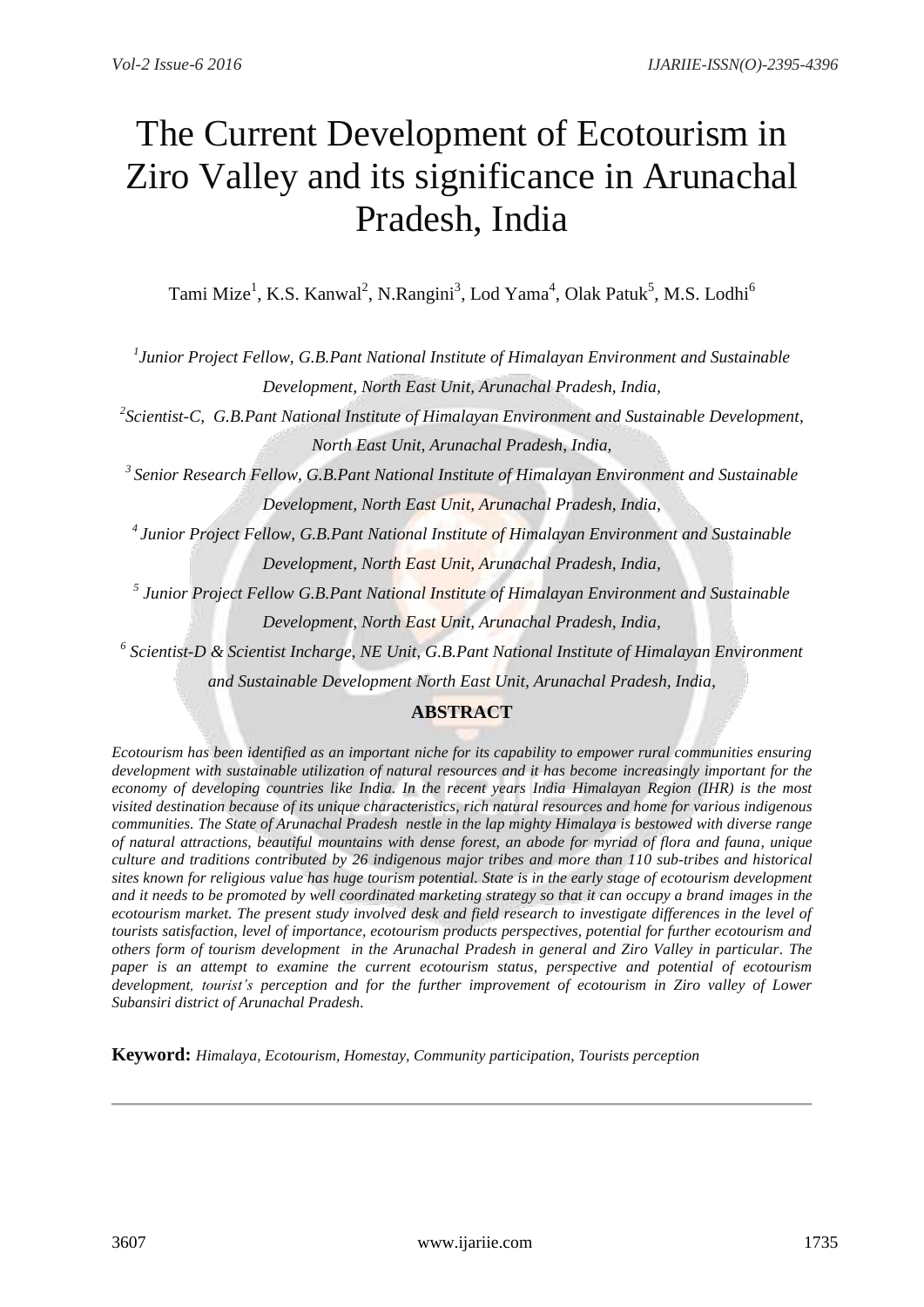### **1. INTRODUCTION**

Tourism is one of the largest and fastest growing sectors among the various service sector industries which have made rapid strides globally in terms of gross revenue and foreign exchange earnings. Tourism generates employment opportunities, contributes to the conservation of natural resources and preservation of cultural and architectural heritage and provides financial incentives to the community. Tourism is considered as a saviour to drive the state economy towards development and within the tourism sector, one of the most rapidly growing areas is the ecotourism. As per The International Ecotourism Society (TIES), ecotourism as a form of sustainable tourism is defined as "responsible travel to natural areas that conserves the environment, sustains the well being of the local people" and involves interpretation and education and is about uniting conservation, communities and sustainable travel i.e. a viable tool for conservation, protection of bio-cultural diversity, and sustainable community development. Ecotourism involves travel to natural destinations, minimizes impacts, builds environmental awareness, provides direct financial benefits for conservation, provides financial benefits and empowerment to local people, respects local culture and supports human rights and democratic movement [1] Ecotourism have many forms and magnitudes such as losing oneself in a beautiful natural forest or landscape watching animals, birds and trees in the forest, engaging in trekking, boating or rafting, wandering and experiencing local culture. While enjoying with the nature, it ensures protection of natural areas, production of revenue and education. Besides services of feeding and accommodation, travellers have an importance of such ecotourism services as watching flora and fauna, hiking, walking to the hills are offers satisfaction to the tourist [2]. Ecotourism is a growing niche market within the larger travel industry, with the potential of being an important sustainable development tool [3]. Tourism industry cannot stand without development of ecotourism because it can be regarded as one of the best approaches to promote ecotourism and sustainable development. The principles of ecotourism basically focus on increasing the involvement of local community in the planning supporting of economic development, environmental conservation, social and cultural awareness, capacity building.

Arunachal Pradesh, one of the largest states of the Indian Himalayan Region (IHR), is located in the eastern most region of India, bordering Myanmar in the East, Tibet in the north and Bhutan in the western region. The state is situated between the latitude of  $26^{\circ}28'N$  and  $29^{\circ}33'N$  and longitude of  $91^{\circ}31'E$  and  $97^{\circ}30'E$  and covers an area of 83,743Km<sup>2</sup>. The diversity of topographical and climatic condition favours a luxuriant forest in the state. According to state forest report (2015), the forest cover of the state is about 82.1% of its total geographical area and the second largest forest covered state in India having 67,248 sq. Km of forests. The state of Arunachal Pradesh is fortunate to have rich in all natural resources of flora and fauna and cultural heritage and historical sites reflecting the glorious heritage of diverse indigenous tribes with several dialects to live and flourish with their distinct identities and deep sense of beauty which finds delightful expression in their songs, dance, attires, handloom and handicrafts which allows tourists ready access to all these treasures. The potential and the need to enhance the socio-economic condition of the indigenous tribes residing in the state as well as to conserve the nature treasure. Ecotourism is a potential driver of sustainable tourism development providing opportunities for the development of the marginalized and rural areas stimulating economic development and social well being of people and to preserve the natural environment and cultural heritage through awareness creation. At present, Government of Arunachal Pradesh has approved 12 tourist travel circuits in the State. Each of the circuit is characterised by its distinct ethnic culture, topography and vegetations. They are: 1.Tezpur-Bhalupong-Bomdila-Tawang, 2. Itanagar-Ziro-Daporijo-Aalo-Pasighat, 3. Pasighat-Yingkiong-Jengging-Tuting, 4.Tinsukia-Tezu-Hayuliang, 5.Margherita-Miao-Namdapha-Vijoynagar, 6.Roing-Mayudia-Anini, 7.Tezpur-Seijosa-Bhalopung, 8.Ziro-Palin-Nyapin-Sangram-Koloriang, 9.Doimukh-Sagalee-Pake Kessang-Seppa, 10. Aalo-Mechuka, 11. Daporijo-Taliha-Siyum-Nacho, 12.Jairampur-Manmao-Nampong-PangsauPass. Beautiful Ziro valley Ziro is home of the [Apatani](https://en.wikipedia.org/wiki/Apatani_people) tribe lies in the Tourist circuits No (2) Itanagar-Ziro-Daparijo-Aalong-Pasighat one of the most popular tourist circuits attracting tourist inflows by the beautiful landscape of scenery, culture and customs of Adi, Apatani, Tagins Nyishi, Galo,etc the major tribes in the state. Most interestingly Ziro valley or Apatani Plateau is in the proposed tentative list of UNESCO world heritage as *Apatani Cultural Landscape*. Keeping in view the ecotourism potential of Ziro valley, the present study was carried out to examine the current ecotourism status, perspective and potential of ecotourism development, tourist"s perception and for the further improvement of ecotourism in Ziro valley of Lower Subansiri district of Arunachal Pradesh.

#### **2. MATERIAL AND METHODS**

**2.1 Study Area**: The valley, inhabited by the Apatani tribe, lies tucked in the lower ranges of the eastern Himalayas in the state of Arunachal Pradesh in north-east India. It comprises of about 32 km of cultivable areas out of 1058 km of plateau, undulated by small hillocks at an elevation of 1525 MSL to mountain tracts ranging from 1830 to 2900 MSL. It is located at  $27.63^{\circ}$ N and  $93.83^{\circ}$  E at an elevation of 1688 [metres](https://en.wikipedia.org/wiki/Metre) (5538 [feet\)](https://en.wikipedia.org/wiki/Foot_(length)) to 2438 [meters](https://en.wikipedia.org/wiki/Meter) (8000 [feet\)](https://en.wikipedia.org/wiki/Foot_(length)). Its cool weather in summer is its major attraction. It is famous for its pine-clad gentle hills and rice field all around. The people of Apatani were originally belonging to the Tibeto-Mongoloid stock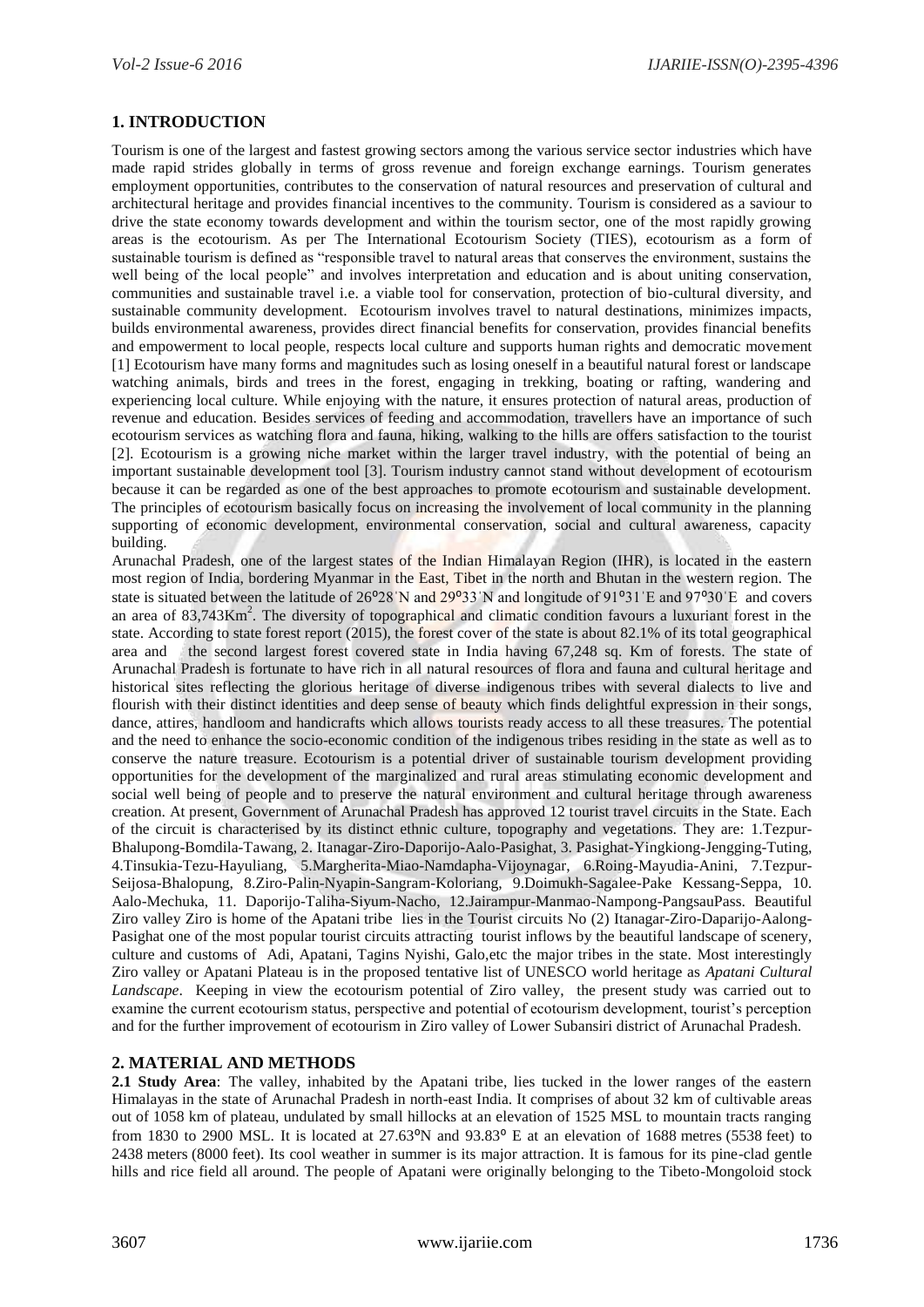[4].They traces their descent from one legendary ancestor Abotani. Apatanis have migrated to Ziro valley from northern areas beyond Kuru and Kime rivers or Talley Valley. Apatani population is around 83,030 (census 2011) and they live in fairly large villages, which are compact and permanent, although during recent years they are dispersed to avoid damage of fire accidents. Housing patterns are long and houses are made of bamboo and timber. They believe indigenous religion "Donyi-Poloism" and are patriarchal in social system. Like many other tribes of Arunachal Pradesh, they are highly co-operative and mutually linked up by kinship, ritualistic and friendship ties through *Binee Aajing (cordial friends).* Apatani have a distinct civilization with systematic land use practices and rich traditional ecological knowledge of natural resources management and conservation, acquired over the centuries through informal experimentation [5]. The tribe is known for their colourful culture with various festivals, intricate handloom designs, skills in cane and bamboo crafts and resources management. This has made Ziro valley a good example of a living cultural landscape where man and environment have harmoniously existed together in a state of interdependence even through changing times, such co-existence being nurtured by the traditional customs and spiritual belief systems.

The community has evolved a unique skill of Paddy-cum-fish cultivation where along with paddy- fish is reared on the fields. This is further supplemented with millet (*Eleusine coracana*) reared on elevated partition bunds between the rice plots [6]. The agro-ecosystems are nourished by nutrient wash-out from the surrounding hill slopes. Nutrient loss with crop harvest is replaced by recycling crop residues and use of organic wastes of the villages so that soil fertility is sustained year after year. The community still maintains the age-old tradition of resource management and keeps on strengthening its traditional systems of forest management, bamboo plantation and land and water resource utilization. Besides agriculture, they rear Mithun (*Bos frontalis)*, cattle, pig and poultry. The community is sub-divided into numerous clans but all the clans are believed to have evolved from the same ancestor. The clan is the main social unit, which acts in solidarity. The community has diverse types of rituals, ceremonies and dances [7]. Daminda and Pakhu-Ittu are popular dances. Dree, Yapung, Myoko, and Murung are major festival ceremonies of Apatani. Myoko, the most important festival, is celebrated each year in the month of March in cyclical manner by formation of three groups, each group comprising of one or numerous villages. The festivals are celebrated mainly to ensure better crop harvest, protection of grain from hailstone, insects, pests, diseases and wild animals, and also for the well being of individuals or community as a whole. There is a traditional village council to regulate the administration, which has three tiers, namely Akha Buliyang, Yapaha Buliyang and Ajang Buliyang. Ecotourism assets are the Natural and cultural features that attract tourist inflows in Ziro valley [Table 1] due to beautiful landscapes, unique construction style of Apatani's hut, endemic or rare flora and fauna, local agricultural products, handicraft, ornaments, local culture including festivals, local folktales, history, historical monuments and heritage sites.

| Year | <b>Domestic</b> |       | Foreign      |             | Total        |       |
|------|-----------------|-------|--------------|-------------|--------------|-------|
|      | <b>State</b>    | Ziro  | <b>State</b> | <b>Ziro</b> | <b>State</b> | Ziro  |
| 2008 | 149292          | 206   | 3020         | 325         | 152312       | 531   |
| 2009 | 195147          | 527   | 3945         | 479         | 199092       | 1006  |
| 2010 | 227857          | 840   | 3395         | 281         | 231252       | 1121  |
| 2011 | 233227          | 10801 | 4753         | 1217        | 237980       | 12018 |
| 2012 | 317243          | 9892  | 5135         | 576         | 322378       | 10468 |
| 2013 | 125461          | 9284  | 10846        | 802         | 136307       | 10086 |
| 2014 | 336028          | 10960 | 6307         | 267         | 342335       | 11227 |
| 2015 | 352176          | 12150 | 5757         | 603         | 357933       | 12753 |

**Table 1: Tourist inflows in Arunachal Pradesh and Ziro valley** 

 *Sources (Deptt. of Tourism, Govt. of Arunachal Pradesh)*

**2.2 Methodology:** The study is based on primary as well as secondary data. Primary data were obtained through investigation in the form of direct interviews and questionnaires with the official of District Tourism Department, local villages Panchayat, and prominent members of different Non Governmental Organisation viz. Ngunu Ziro, Smile Ziro, Rural Tourism Development Committee, home stay owners, tour operator, tourist guide, porters, stakeholder and common intellectual publics. The report of various tourism organisation, news papers, magazine, website, were also entertained for this purposes. The study was conducted during September 2014 to April 2016.

#### **3. RESULTS AND INTERPRETATION**

**3.1 Natural products**. Ziro valley offers plenty of natural elements such as scenic beauty, forest, streams, river, flora and fauna, mountain, agriculture fields etc. for tourist interest and attractions [Figure 1  $\&$  2]. The valley is categorized under sub-tropical and temperate forest with huge diversity of potential flora and fauna for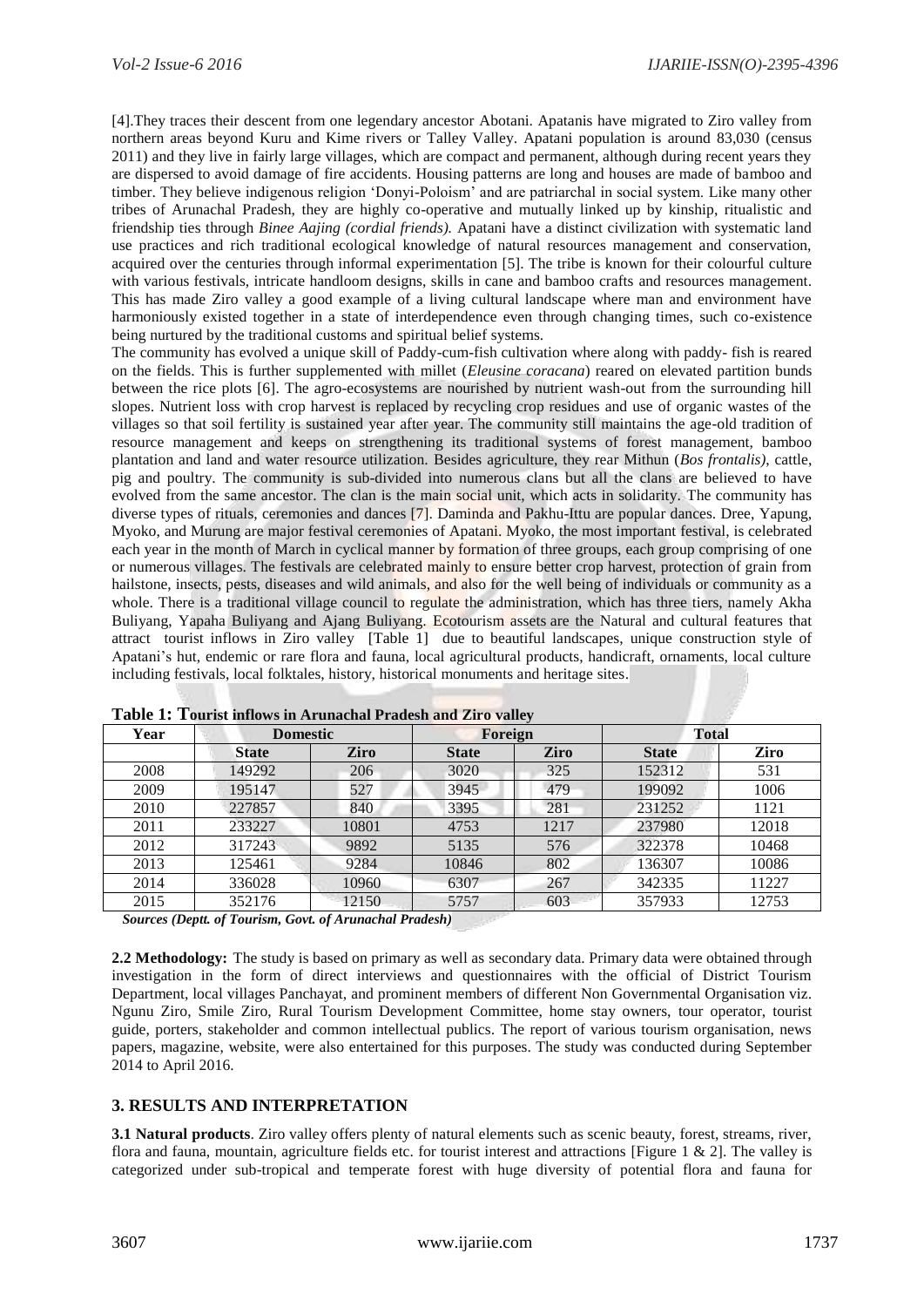ecotourism development. The blue pine and bamboo plantations on the fringes of a wide mosaic of wet rice fields surrounded by thickly forested mountains on all sides" forms a picturesque landscape. The Talley Valley Wildlife Sanctuary is one of the famous attractions of Ziro is in habitat of many unique and endanger and diverse range of flora and fauna. The sanctuary is spread over an area of 337 square kilometres and is surrounded by silver fir trees, ferns, orchids, bamboo and rhododendron etc. This sanctuary offers abode to several species like clouded leopards, deer, hornbill, bear, voles, varieties of birds etc. Sanctuary is situated towards the northwest of Ziro in Arunachal Pradesh. The Talley Valley Wildlife Sanctuary is known as a biodiversity zone. Near Talley Valley Wildlife Sanctuary, there is a camp known as Tale camp, which is about 30 kilometres from Ziro. The gateway to the Tale Valley Wildlife Sanctuary is the Pange Camp, which is 7 km from Manpolyang. Now the Department of Forest and Environment Government of Arunachal Pradesh, District administration, NGOs" and tour operator are working to develop more trekking track for accessible in the sanctuary for tourists.



Fig:1 *Tale valley landscape* Fig:2 *Mithun (Bos frontalis)*

**3.2 Cultural products**: Ziro valley is the Proposed "Apatani Cultural Landscape" UNESCO world heritage site tentative list 2014 is huge potential of age old cultural, historical importance and custodian of unique tribal culture in Arunachal Pradesh. Most of the cultural site visits at Ziro are Tarin Fish Farm, Paddy-cum fish field, Hong village (Asia second largest village and typical Apatani hut). Participating in cultural and traditional events such as agro-tourism (paddy-cum fish cultivation) handicrafts making, fairs and festivals such as Dree, Yapung, Myoko and Murung [Figure 3&4] are the major festival of Apatani Dree festival is celebrated on  $5<sup>th</sup>$ July of every year. There is a great merry making and dancing daminda dance during festival. Yapung festival celebrates in the month of September and October respectively. The *Myoko* festival is celebrated each year on  $20<sup>th</sup>$  to  $30<sup>th</sup>$  March in a cyclic manner by forming three groups of villages. First group comprised of Hong village alone, Second group are Hari, Dutta and Bulla (comprising Kalong, Reru, Tajang, and Lempia village). Third group are the villages of Hija, Dutta, Mudang-Tage, Michi and Bamin. Murung is celebrated every year in the month of January. The significance of these festival are mainly to ensure better cultivation, protection of the grains from hailstone, storms, insects and wild animals and well being of villagers in general and their livestock. The Apatani perform many traditional dances which traditional attires attracts many are Daminda and Pakhuittu. Walking in the Hong village (Asia second largest village and typical Apatani hut) tourist is experiencing maintains the age-old tradition of resource management and traditional systems of forest management, bamboo plantation and land and water resource utilization. The local women and men who engaged work in paddy field or walking or sitting at the typical hut with traditional attires; these reflect the real unique culture of the destination and it admired tourist to interestingly interact with people to know more about the culture.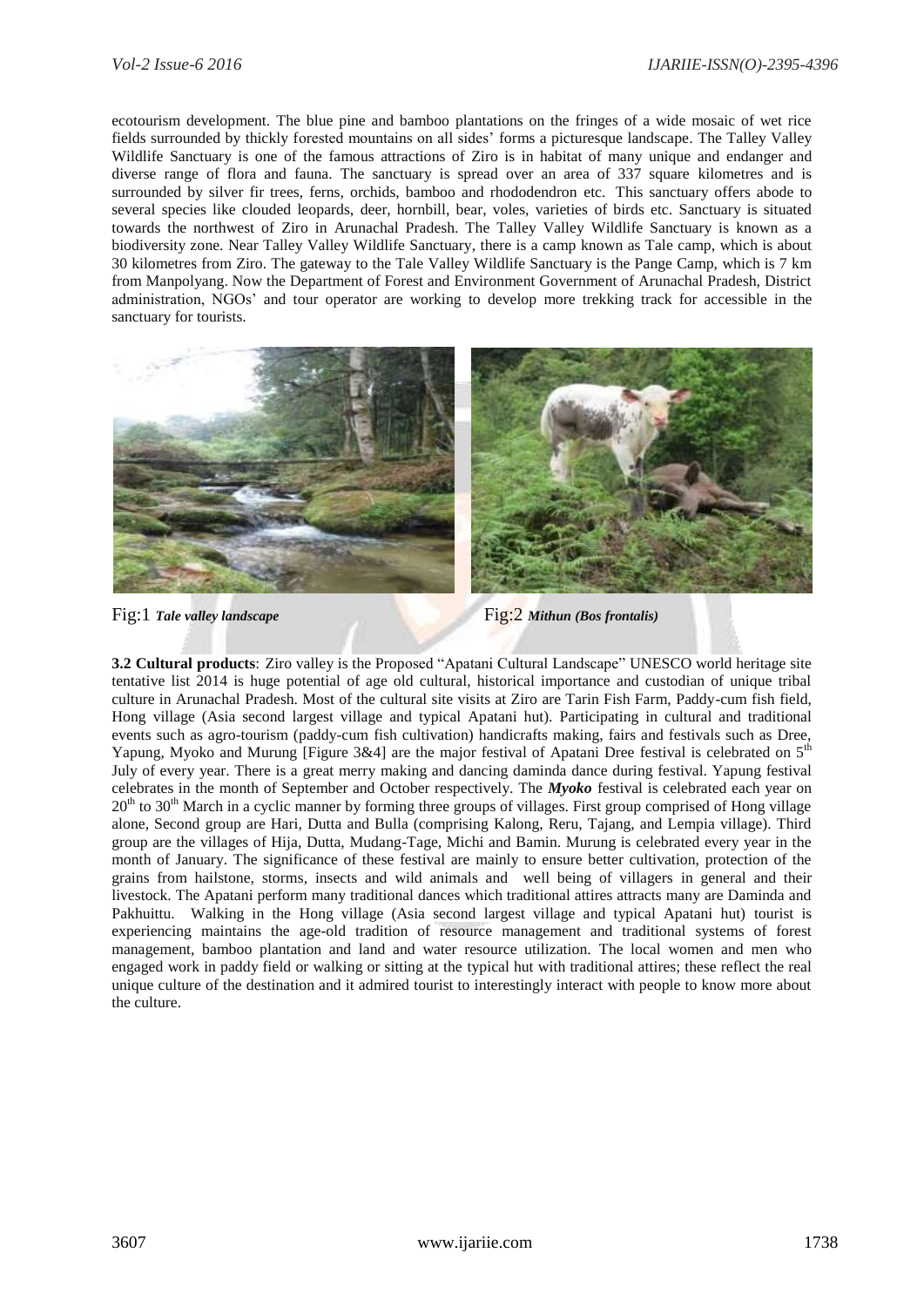

*Fig: 3 Murung festivals* Fig: 4 Subu-Supung ceremony

**3.3 Activities**: In ecotourism most of the activities are done in the rivers and forest such as angling, fishing, and photography, bird watching, experiencing the rich biodiversity and experiencing local culture. At Ziro valley most of the tourist interested to visit walking in the village experiencing unique culture of Apatani, walking in the fish cum paddy fields, trekking and camping [Figure 5  $\&$  6] at Talley valley wildlife sanctuary and pange forest, trekking in the **A)Hakhe Tari Trek**: It is one of the most amazing hikes. The beautiful water fall of Pange river leave you spell bound. It is a 6.5 distance of soft trek. **B) Talley Valley Trek**: this trek offers undisturbed pristine climax vegetation and primal mountain wilderness. Indulge yourself in an experience of valley of flower and be amazed by the virgin forest that welcomes you with range of vibrant flora and fauna. It covers a distance of 32 km from Ziro town. **C) Pamu-Yalang Trek**: It is a heritage trek named after a hawk stone covering 8 km starting from Siibe village and ends at Hija village. It has been named when the rock has been frequented by hawk those days. It is believed by local that on throwing bamboo slit rings from Pamu Yalang if stuck on the branches of a tree besides indicates success of one wishes else wishes will not be fulfilled it is located 6000 ft above sea level at Dolo Mondo hill of Ziro valley from where one can enjoyed enchanting panoramic view of Ziro. D) **Bird Watching Expedition:** the bird watching expedition is organized by the Arunachal Birding Club in collaboration with Distridt tourism Office Ziro, at talle valley wildlife sanctuary and on the trek route to pange. There are around 300 birds species occur in the valley **E) Ziro Butterfly Meet:** It is an annual event organized by Ngunu Ziro (NGO. The district is one of the popular habitants for Butterflies, and more than 200 butterflies have been photographed in Tale Valley wildlife sanctuary and Pange valley area. Many endangered species like, Kaiser-e-hind, Bhutan Glory and Brown Gorgon are the prominent. Trekking in the Kiwi orchards and participated in the cultivation and harvesting of Fish cum paddy practises are the most attractive events and activities in the Ziro valley [8].



*Fig:5 Camping Site* Fig:6 *Trekking* 

**3.4 Accommodation and eco-lodging services:** Services offer overnight accommodation to visitors in the camps, and homestay [Figure 7] at Hong Village, Hari, Siiro Michi, Mudang Tage, Hapoli etc gives different experiences for the tourists, it create tourist to feel homely at Ziro , serving Pike Pilla, and other local dishes, cuisine with locally made salt Tapyo. Providing "O" and Apong (local rice beer) besides narrating folktale, folklore, rite and ritual systems, socio-cultural, customs, age old traditions value of Apatani. Presentation of folk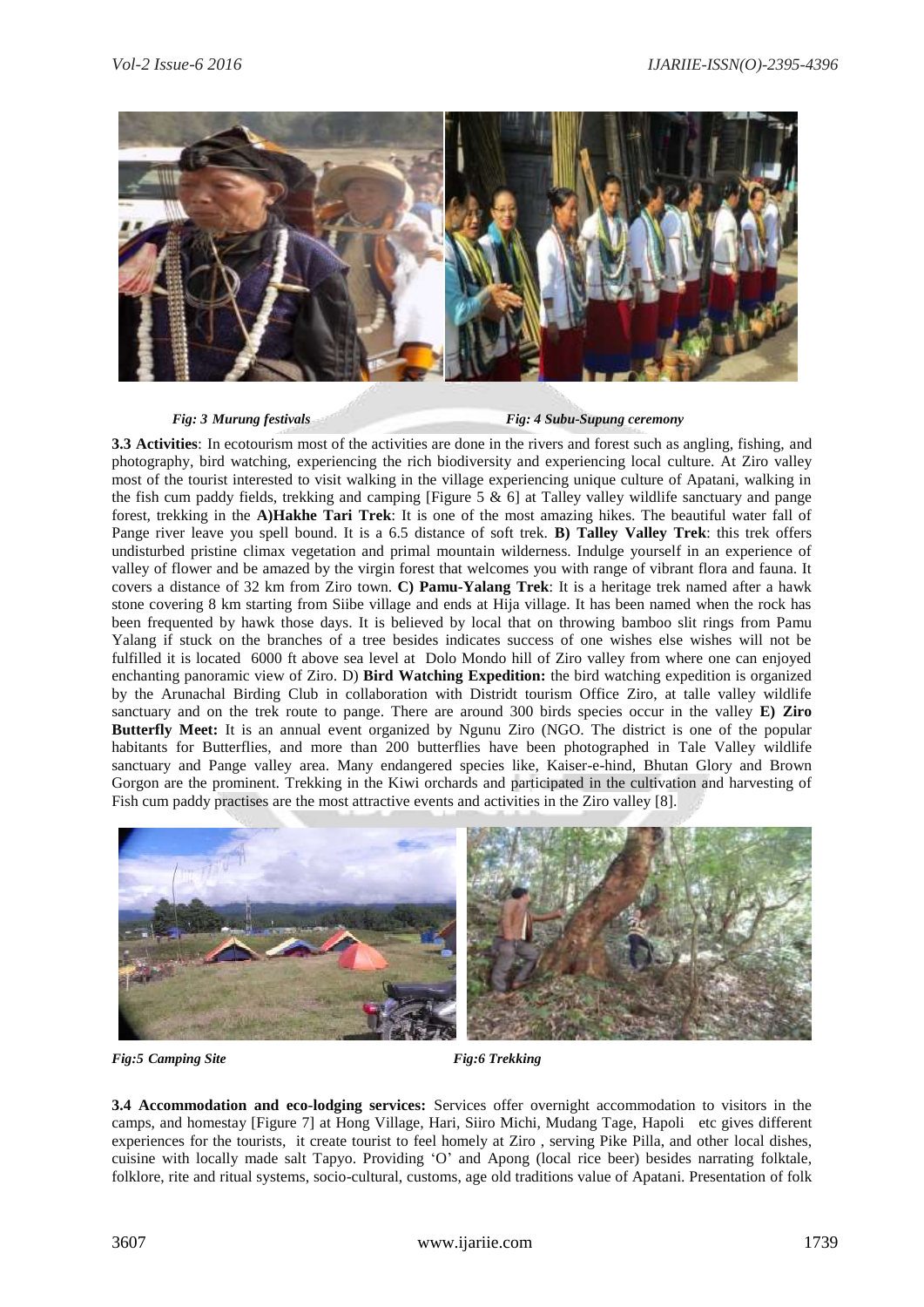and traditional dances by women folk with beautiful traditional attires for entertaining, teaching and participating them in the dances to tourist is unique products of best services at homestay catering tourist to stay more days at home stay and calling them again to visit Ziro. Experience of tourists were also documented during the study. Mr. **Gerry Marten**a a Wildlife Research from Bangalore shared that "This was an amazing experience for me. Thanks for all your help and hospitality, all the best in all your endeavours. I will be back." **Mr. Navraj Pradhan**, a visitor from International Center for Integrated Mountain Development, Nepal who stayed at Ziro highlighted that "it has certainly been a wonderful experience staying at a home stay facility". And another visitor from Netherlands, **Ms. Frida Duetiker** said, "Very friendly-good and clean rooms and hospitality at homestay". Department of tourism has registered the Homestay to give categories and classes as their services and facilities [Table 2].



 *Fig. 7. Homestay facility in Ziro vallley*

**Table.2**: List of Register Homestay in Ziro

| Sl No          | <b>Name of Homestay owner</b> | <b>Location</b>     | <b>Contact No</b> |
|----------------|-------------------------------|---------------------|-------------------|
|                | Miss Takhe Ankha              | Hong Village        | +91 8575770952    |
| $\overline{2}$ | Smti Narang Yamyang           | <b>Hong Village</b> | +918014012680     |
| 3              | Mr Takhe Nyikang              | <b>Hong Village</b> | +91 8014068697    |
| $\overline{4}$ | Miss Dusu Yami                | Perbi, Ziro         | +919856347746     |
| 5              | Miss Hage Anu                 | Hari village        | +918794363633     |
| 6              | Shri Hage Dolo                | Hari village        | +919615239954     |
| 7              | Shri Hage Hinda               | Hari village        | +918014526454     |
| 8              | Shri Tasso Rinyo              | Hari village        | +918729904079     |
| 9              | Smti Hibu Yache               | Siiro village       | +918575052646     |
| 10             | Smti Kago Kampu               | Siiro village       | +918014348727     |
| 11             | Smti Punyo Yalung             | Siiro village       | +919856209494     |
| 12             | Smti Nada Yasha               | Hija village        | +918974100539     |
| 13             | Smti Pura Yanya               | Hija village        | +918014647860     |
| 14             | Shri Michi Tajo               | Michi village       | +918014012558     |
| 15             | Shri Mudang Rosy              | Mudang Tage village | +918794405047     |
| 16             | Shri Tamo Tamang              | Bamin village       | +919862890096     |
| 17             | Smti Talying Shanti           | Suluya village      | +919615170002     |
| 18             | Smti Tiling Yaneng            | Ziro village        | +918974384507     |
| 19             | Smti Hinyo Amung              | Ziro village        | +918132861756     |
| 20             | Shri Koj Mama                 | Hapoli village      | +918575248013     |

*Sources (District Tourism Officer, Ziro)*

**3.5 Tours and Transport services**: Various transportation and travel services such as tour guide, porters, local guides, trekking guides, taxi services are available in Ziro valley. Local tour operators and community provide these services.

**3.6 Tourists perception:** During the study period, we survey interviewed to 200 International Tourists, 145 Domestic Tourists of their perceptions. Around 68% of tourists enjoyed walking in the village, 23% walk in the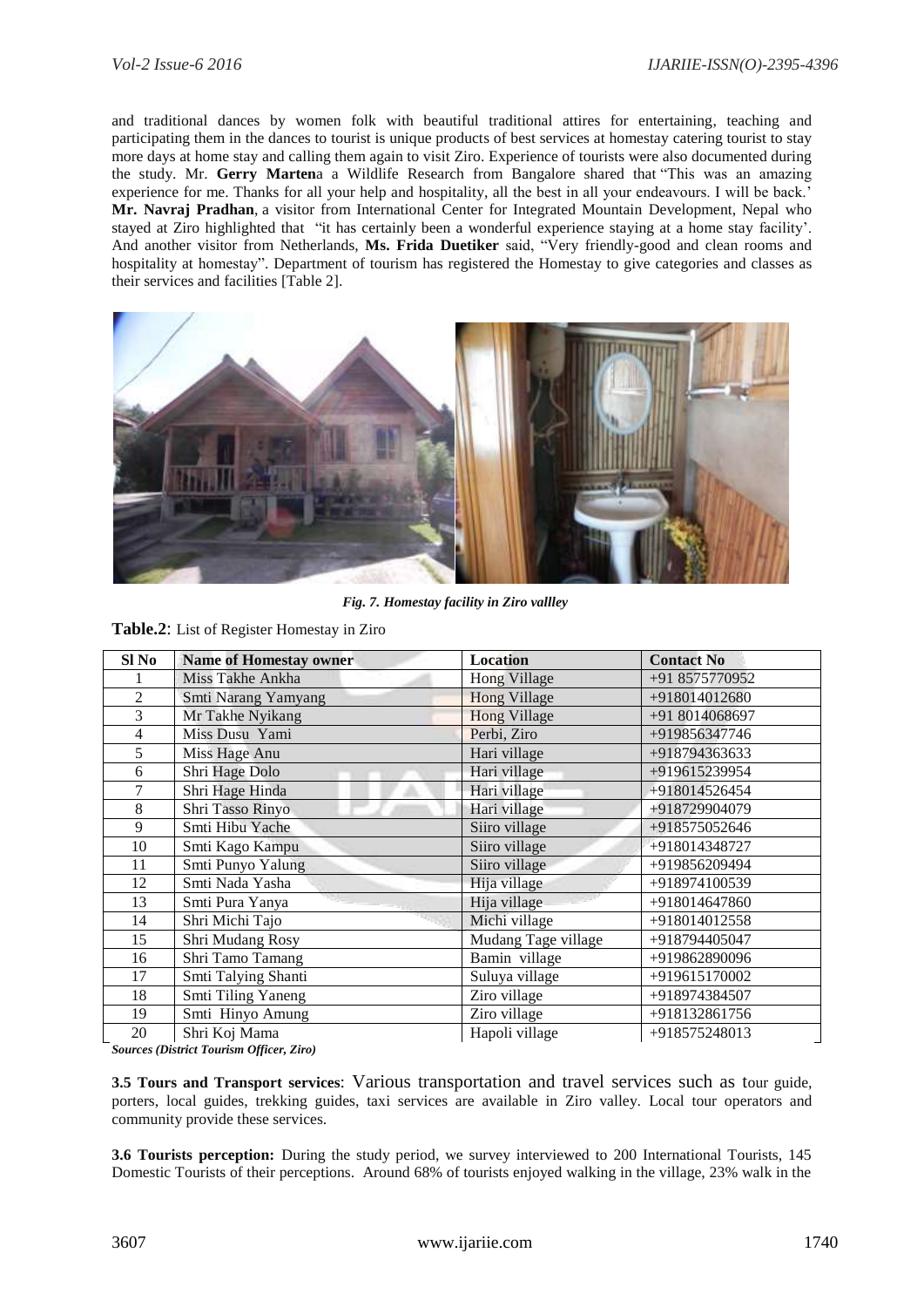Paddy cum fish cultivation, 10% trekking in the forest of the day. In the accommodation sector 64% tourist staying at Homestay and 36% at Hotel because they satisfied and have experience warmness of host friendliness attitude, cultural knowledge, Safety and hospitality of host make them feel homely atmosphere at homestay. Especially the foreign tourist interested to be in the homestay to know the culture of the areas. The mesmerising scenic beauty, eco-friendly construction and cultural preservation of Ziro valley are impressing most of the tourist. Some of the tourist wants to visit again because they like and love the environment of the area, scenery of the Ziro, people"s behaviour, people"s attitude; attitude of management at homestays and attitude of vendors are remarkable.

#### **4. COMMUNITY AND ECOTOURISM**

As an enterprising efforts ecotourism can established a sustainable relationship for the improvement of the welfare of such communities in various ways through participation resources sharing, frame works, development of livelihood opportunities, conservation of resources, both cultural as well as natural [9]. Tourism and indigenous people are one of the interdependent elements in the tourism development in the region. Both Tourism and community go hand in hand with utmost cooperation is the best way to booming tourism in the destinations. It is important for community to get benefit revenue generation from tourism and Indigenous people must be the assets of tourism [10]. However, when ever in the tourism and community conflicting about the issue it creates bed images in the regions is distracting the tourism flows in the destinations. Participation of community in the development of tourism polices and management system plays a vital role to curve the negative impacts in the regions. The methods to development of tourism activities with local communities will maximize social and economic benefits and minimize negative environmental impacts. It is noted that before tourism booming in the region development of benefit sharing mechanism between tourism and local community is necessary, because land, forest, water, mountains, hills, culture are belongs to indigenous people and its livelihood asset of age old customs in the tribal areas. Create environmental awareness, information and education to both host community and the tourist is must. The idea was to bring the benefit of tourism directly to the community level and to give the tourists a unique experience of the Apatani eco- cultural landscape and true flavor of the way of life of the Apatanis.

In Ziro valley, community-based ecotourism came to the force since 1996 towards developing economically and culturally sensitive locations in rural parts of the country. To tap the eco-tourism potential of beautiful Apatani plateau, Future Generations Arunachal (FGA) started community based eco-tourism with the support of Ashoka Trust for Research in Ecology and the Environment, Bangalore (ATREE) in 2010. FGA began the project by imparting various trainings on eco-tourism and benefits of home-stay facility. The training curriculum ranged from nature guide, trek development, packaging of local cuisine to marketing and networking with different stakeholders. Further to oversee the whole initiative of eco-tourism FGA supported in formation of an apex community based institution called Ngunu Ziro. Now, the home-stay and allied activities are overseen and coordinated by Ngunu Ziro. It networks with tour operators, government agencies, expert organizations for promotion of the home-stay units.

To maintain equity in the flow of benefits of the home-stay initiative, Ngunu Ziro and Rural Tourism Development Committee each maintains a roster for allocation of visitors to the home-stay units. This ensures that there is cooperation rather than competition among the home-stay units. Food items such as vegetable, rice, fruit, meat, fish handicrafts are provided by the SHGs to the home-stay units. Not only that, cultural programme such as folk dance and songs are presented by the local artist and villages women. These groups are encouraged and supported to take up various activities like weaving, fish farming and kitchen garden. The local youth are employed as nature guide or tour guide for trekking and sightseeing thereby providing meaningful employment to them. The Achukuru Society (mother"s Home, Suluya) Homestay and floating Apatani hut model developed by GB Pant National Institute of Himalayan Environment and Sustainable Development, North East Unit, Itanagar. The institute has provided antiquities ornaments and other articles items at Museum inside the homestay to strengthen and woo the visitors. The Achukuru society is generating revenue of Rupees 60,000 from entry fees, Rupees 3.3 Lakhs from fishery, Rupees 3 Lakhs from Homestay per year, through that revenue mother"s home serving the destitute widows, orphans and disabilities. The society engaged and encourages women folk to prepare food Local cuisine like Pike pila and presenting traditional dances with beautiful attires for tourists to entertained them and showcase the traditional cultural richness of the Apatani. The multiplier effect of the home-stay initiative also flows to the other community members. The women of the villages have been organized into Self Help Groups and they participated and engaged in tourism related income generation activities as women empowerment in Ziro valley. The community participation in eco-tourism has remarkably increased the sense of ownership of the local community members in protecting and conserving pristine local environment of the Apatani Plateau. They are increasingly realizing that development and conservation is the nature gifts to the people for their livelihoods and utilising the resources as their valuable assets.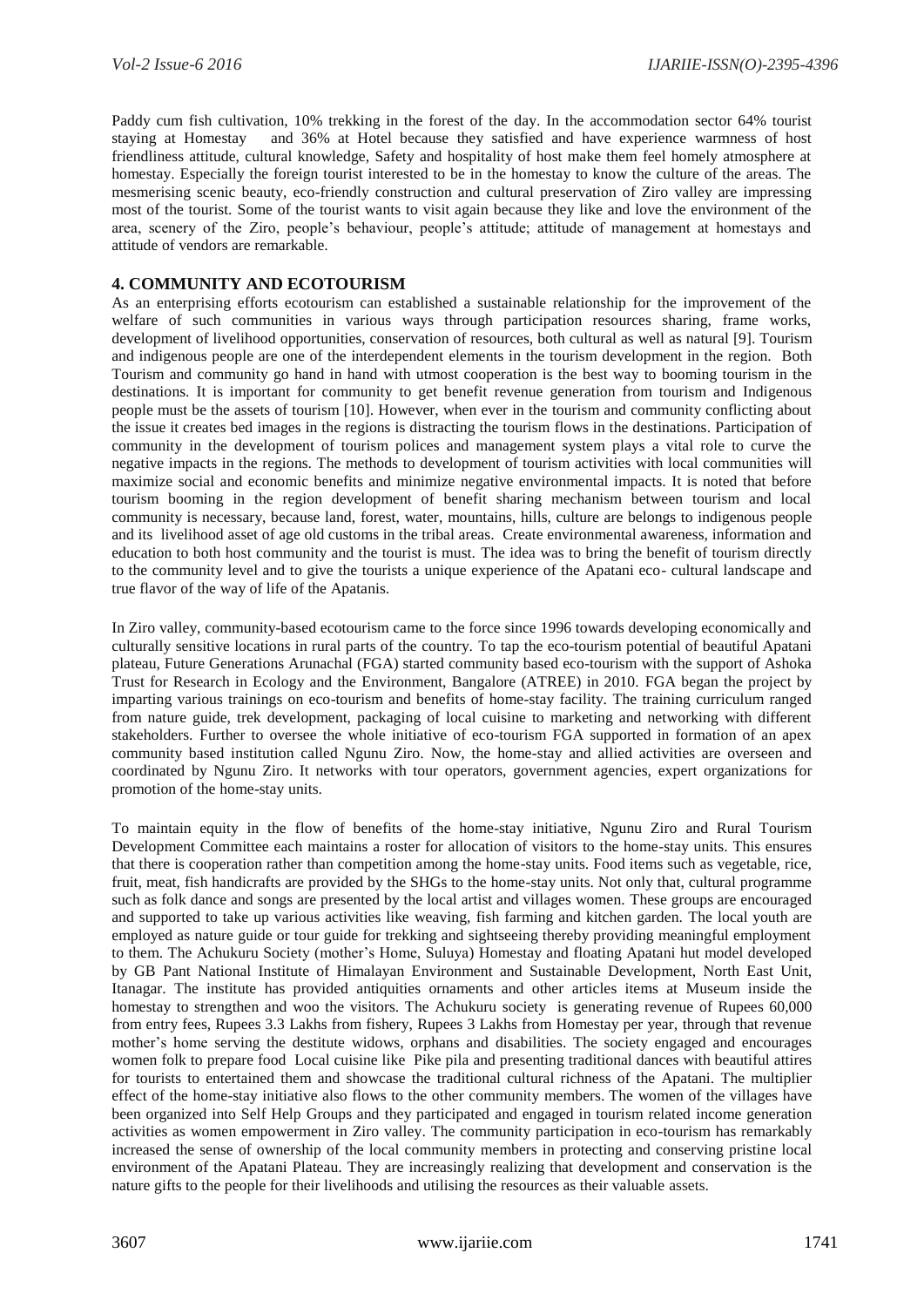"Mr. Nalong Mize, Executive Director, FGA, feels that this model of home-stay initiative can be replicated even in other parts of Arunachal Pradesh with the support and partnership of Central and State Government. A Public Private Partnership (PPP) model can be developed where government can provide the infrastructure and financial support for training capacity building of the community, organizations/ institution like FGA can come in with training, exposure and facilitation and the community members come in with entrepreneurship. This will not only bring the benefits of tourism directly to the community level however will also lead to a more sustainable economic development for Arunachal Pradesh."

#### **5. WAY FORWARD ACTION FOR ECOTOURISM DEVELOPMENT**

The finding of the study seems that to need an address, suggestion and appeals to concern government and community of destination is required to maintain coordination for the development and promotion of tourism. There is not perfect destination for every tourist's. In every destination there are some shortage and bottleneck as required by the tourist in a destination such as in Ziro valley there is bottleneck of infrastructure and superstructure and connectivity of air and land transportation. However the developmental activities of connectivity are in progressing and it need priority attention. Economic, socio-cultural and environmental are no huge negative impacts to the destinations yet however it is better to prevent and create awareness about the negative impacts of tourism is necessary before much negative impact happened. Ziro valley have huge potential for ecotourism however there are shortages of other product for leisure tourism it needs to develop to attract other forms of tourism demands so that valley could caters all forms of tourists. Ensure continuous monitoring of adverse effects of tourism activities and initiate suitable corrective measures. Recognizes and award quality by accreditation of ecotourism operators. Government to support, formulation of ecotourism policy and encourages the stakeholders of local community to preserve their biodiversity and culture for their livelihood. Mapping of the trekking route and village walking track and all tourist spots are the basic needs to connectivity from one spot to other spots for convenience. Maintaining peaceful atmosphere and tranquillity in the regions is the vital for every destination. NGOs, scientific and research institutions may create awareness about the practice of ecotourism development to launch training programs on ecotourism for tourism administrators, planners, operators and the general public. To explore and promotion of best tourism product in the tourism world it needs of good platform to provide visitor information and interpretation services of government interventions and initiation of e- marketing for tourism like Sikkim and Kerala states.

#### **6. CONCLUSIONS**

To conserve natural environment and preserving the culture heritage of the region is accelerated the process of sustainable development of eco tourism. Maintenance of ecosystem by nurturing the nature for prosperity will boost the tourism industry in a long way to provide the socio economic benefits to the destination. The sustainable development of the eco tourism will succeed only with the local people"s participation by utilizing their traditional knowledge, co-operation and support. At present a small percentage of the local people are engaged in tourism related activities. Focus should be on more involvement and participation of the local people in ecotourism. This will reduce their dependence on the forest to a great extent thereby aiding the conservation process. At present a small percentage of income generated percolates to the local people. Attention should be given so that the majority of the income from tourism is retained with the local people. Keeping the view of high relevance of modern tourism catering large tourist traffic, various types of better facilities for accommodation, transportation, recreation, and some tourism related aspect should be developed in a planned way at the tourist places for the need and comforts of the tourists. Government should support to the undeveloped tourist areas for the development of infrastructural facilities. This would further strengthen the long-term socio-economic development of local communities with the help of ecotourism in the Ziro valley.

#### **7. ACKNOWLEDGEMENT**

The authors are thankful to Director, G.B. Pant National Institute of Himalayan Environment and Sustainable Development, Kosi Katarmal, Almora, Uttarakhand for facilities and encouragement. The authors are highly thankful to the villagers of Ziro valley for sharing valuable information and support during the field study.

#### **8. REFERENCES**

[1] Honey, M. (1999). *Ecotourism and sustainable development: Who owns paradise?* Island press. Washington. DC.

[2] Zografos,C & Allcroft,D. (2007). The Environmental Values of Potential Ecotourists: A Segmentation Study. *[Journal of Sustainable Tourism,](https://www.researchgate.net/journal/0966-9582_Journal_of_Sustainable_Tourism)* 15(1).